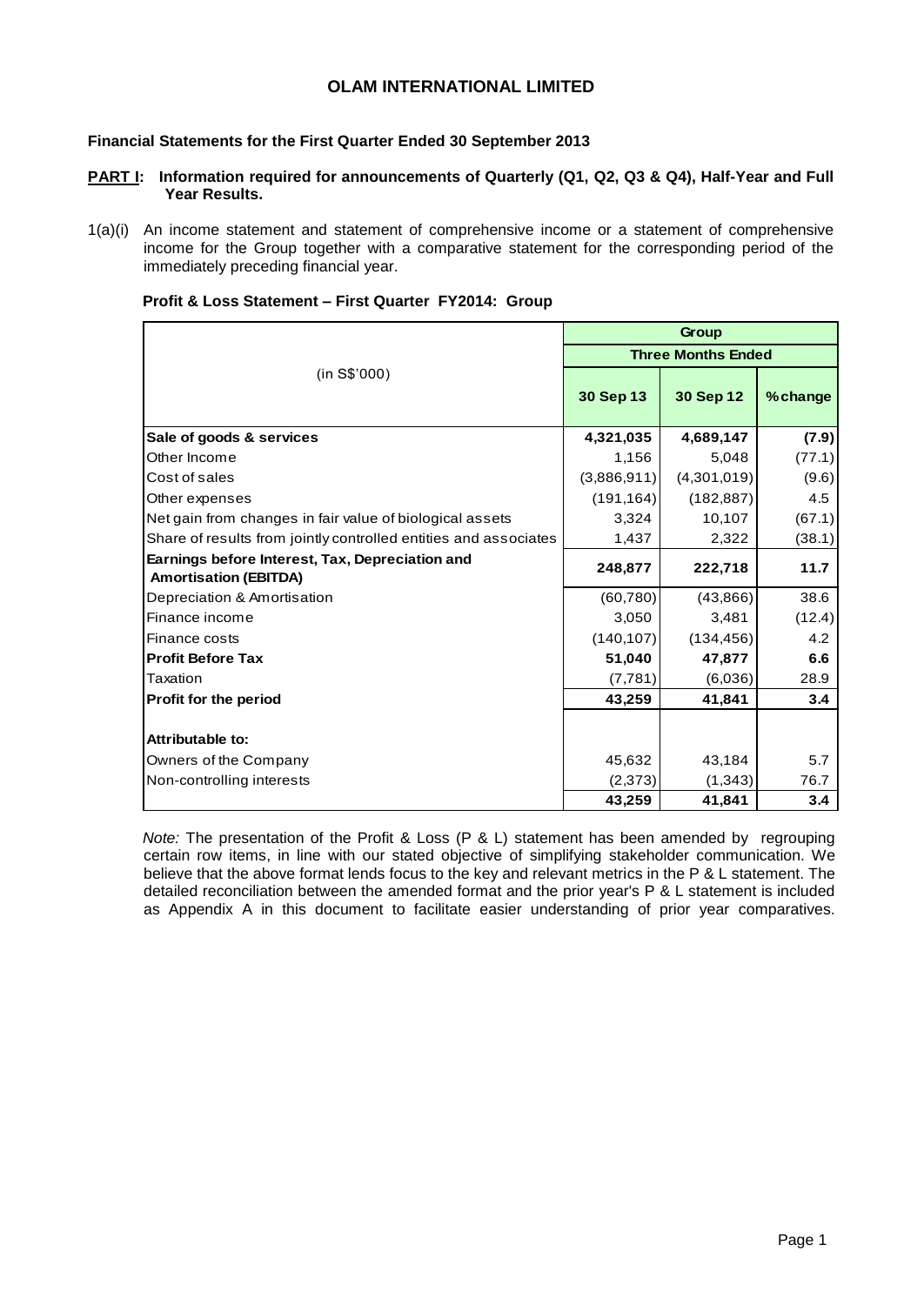1(a)(ii) A statement of comprehensive income for the ("Group") - Olam International Limited ("Company") and its subsidiaries together with a comparative statement for the corresponding period of the immediately preceding financial year.

| Statement of Comprehensive Income - First Quarter FY2014: Group |  |
|-----------------------------------------------------------------|--|
|-----------------------------------------------------------------|--|

|                                                  |                           | Group      |  |  |  |  |
|--------------------------------------------------|---------------------------|------------|--|--|--|--|
| (in S\$'000)                                     | <b>Three Months Ended</b> |            |  |  |  |  |
|                                                  | 30 Sep 13                 | 30 Sep 12  |  |  |  |  |
| <b>Profit for the period</b>                     | 43,259                    | 41,841     |  |  |  |  |
| <b>Other Comprehensive Income:</b>               |                           |            |  |  |  |  |
| Net gain on fair value changes during the period | 21,668                    | (45, 301)  |  |  |  |  |
| Recognised in the profit and loss account on     |                           |            |  |  |  |  |
| occurrence of hedged transactions                | 16,336                    | 19,930     |  |  |  |  |
| Foreign currency translation adjustment          | (15, 705)                 | (119, 891) |  |  |  |  |
| Other comprehensive income                       | 22,299                    | (145, 262) |  |  |  |  |
| <b>Total Comprehensive Income</b>                | 65,558                    | (103, 421) |  |  |  |  |
| Attributable to:                                 |                           |            |  |  |  |  |
| Owners of the Company                            | 64,530                    | (101,069)  |  |  |  |  |
| Non-controlling interests                        | 1,028                     | (2, 352)   |  |  |  |  |
|                                                  | 65,558                    | (103,421)  |  |  |  |  |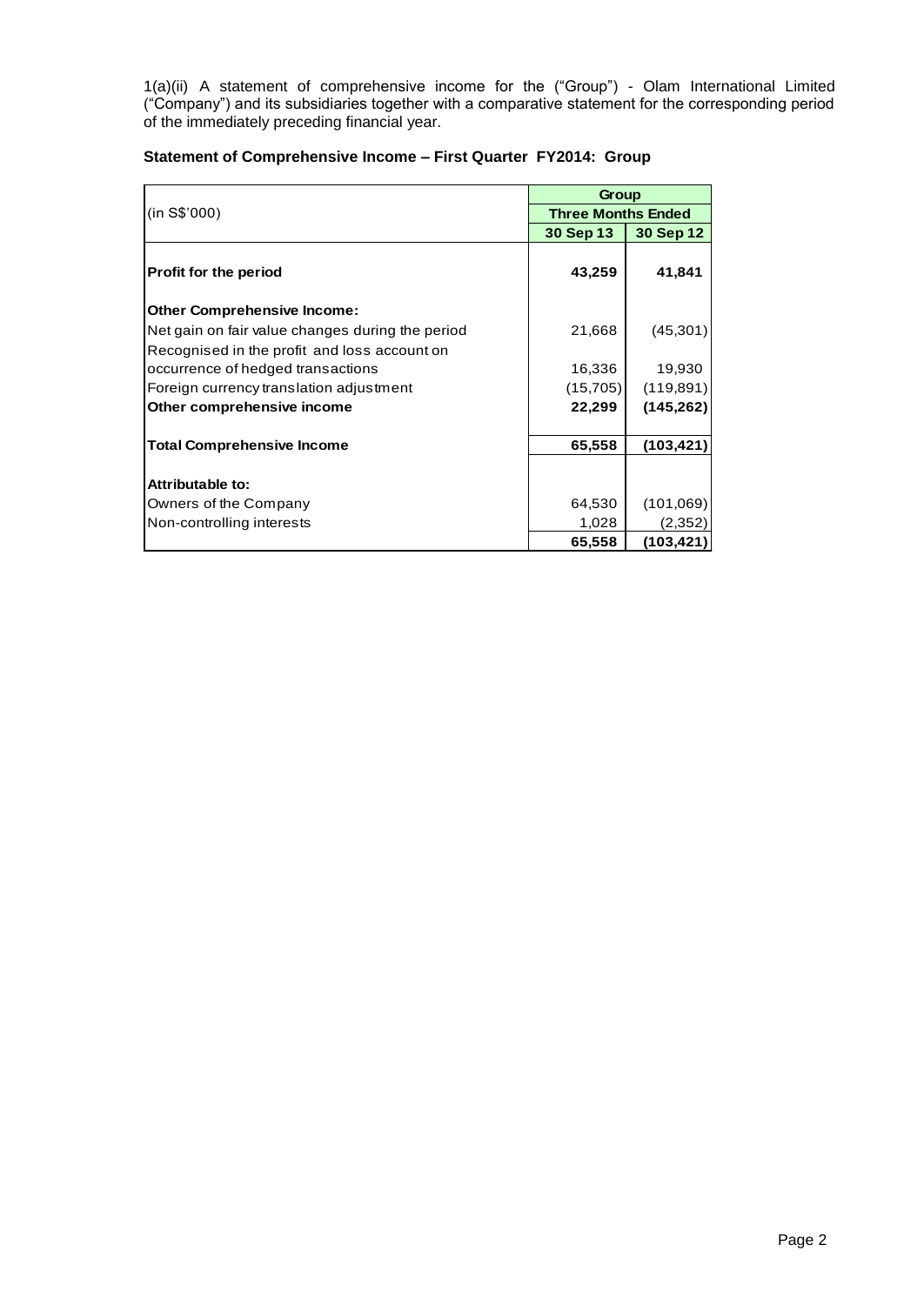1(b)(i) A statement of financial position (for the Issuer and Group), together with a comparative statement as at the end of the immediately preceding financial year.

| (in S\$'000)                                 |             | Group         |               | <b>Company</b> |  |  |  |
|----------------------------------------------|-------------|---------------|---------------|----------------|--|--|--|
|                                              | 30 Sep 13   | 30 Jun 13     | 30 Sep 13     | 30 Jun 13      |  |  |  |
| <b>Non-current assets</b>                    |             |               |               |                |  |  |  |
| Property, plant and equipment                | 3,542,296   | 3,427,775     | 2,357         | 2,557          |  |  |  |
| Intangible assets                            | 689,476     | 686,516       | 36,532        | 33,393         |  |  |  |
| <b>Biological assets</b>                     | 783,802     | 781,742       |               |                |  |  |  |
| Investment in subsidiary companies           |             |               | 2,045,504     | 2,007,203      |  |  |  |
| Interests in jointly controlled entities and |             |               |               |                |  |  |  |
| associates                                   | 552,563     | 557,693       | 402,872       | 413,026        |  |  |  |
| Deferred tax assets                          | 39,718      | 34,832        |               |                |  |  |  |
| Other non-current assets                     | 19,139      | 20,256        |               |                |  |  |  |
|                                              | 5,626,994   | 5,508,814     | 2,487,265     | 2,456,179      |  |  |  |
| <b>Current assets</b>                        |             |               |               |                |  |  |  |
| Amounts due from subsidiary companies        |             |               | 2,478,802     | 2,258,023      |  |  |  |
| Trade receivables                            | 2,201,364   | 2,372,900     | 855,377       | 984,391        |  |  |  |
| Margin accounts with brokers                 | 86,162      |               | 26,066        |                |  |  |  |
| Inventories                                  | 4,271,041   | 4,154,271     | 562,222       | 459,060        |  |  |  |
| Advance payments to suppliers                | 585,245     | 598,470       | 188,908       | 215,033        |  |  |  |
| Advance payments to subsidiary companies     |             |               | 1,760,500     | 2,079,753      |  |  |  |
| Cash and short-term fixed deposits           | 1,190,839   | 1,591,009     | 725,576       | 1,126,575      |  |  |  |
| Derivative financial instruments             | 695,896     | 606,062       | 404,902       | 353,326        |  |  |  |
| Other current assets                         | 564,542     | 552,658       | 39,995        | 87,971         |  |  |  |
|                                              | 9,595,089   | 9,875,370     | 7,042,348     | 7,564,132      |  |  |  |
| <b>Current liabilities</b>                   |             |               |               |                |  |  |  |
| Trade payables and accruals                  | (1,765,949) | (1,747,963)   | (769, 956)    | (927, 715)     |  |  |  |
| Margin accounts with brokers                 |             | (9, 114)      |               | (35, 683)      |  |  |  |
| <b>Borrowings</b>                            | (3,004,055) | (2,965,559)   | (1,240,722)   | (748, 503)     |  |  |  |
| Derivative financial instruments             | (502, 727)  | (395, 295)    | (278,906)     | (180, 764)     |  |  |  |
| Provision for taxation                       | (58, 870)   | (49, 728)     | (22, 525)     | (21, 976)      |  |  |  |
| Other current liabilities                    | (216, 835)  | (269, 241)    | (67, 806)     | (98, 794)      |  |  |  |
|                                              | (5,548,436) | (5,436,900)   | (2,379,915)   | (2,013,435)    |  |  |  |
|                                              |             |               |               |                |  |  |  |
| <b>Net current assets</b>                    | 4,046,653   | 4,438,470     | 4,662,433     | 5,550,697      |  |  |  |
|                                              |             |               |               |                |  |  |  |
| <b>Non-current liabilities</b>               |             |               |               |                |  |  |  |
| Deferred tax liabilities                     | (241, 766)  | (240, 877)    | (6,026)       | (4, 843)       |  |  |  |
| <b>Borrowings</b>                            | (5,524,391) | (5,882,679)   | (4, 287, 207) | (5, 153, 194)  |  |  |  |
|                                              | (5,766,157) | (6, 123, 556) | (4,293,233)   | (5, 158, 037)  |  |  |  |
|                                              |             |               |               |                |  |  |  |
| <b>Net assets</b>                            | 3,907,490   | 3,823,728     | 2,856,465     | 2,848,839      |  |  |  |
|                                              |             |               |               |                |  |  |  |
| Equity attributable to owners of the Company |             |               |               |                |  |  |  |
| Share capital                                | 2,077,038   | 2,077,038     | 2,077,038     | 2,077,038      |  |  |  |
| Treasury shares                              | (96,081)    | (96,081)      | (96,081)      | (96,081)       |  |  |  |
| Capital securities                           | 271,996     | 276,939       | 271,996       | 276,939        |  |  |  |
| Reserves                                     | 1,510,762   | 1,433,964     | 603,512       | 590,943        |  |  |  |
|                                              | 3,763,715   | 3,691,860     | 2,856,465     | 2,848,839      |  |  |  |
| Non-controlling interests                    | 143,775     | 131,868       |               |                |  |  |  |
| <b>Total equity</b>                          | 3,907,490   | 3,823,728     | 2,856,465     | 2,848,839      |  |  |  |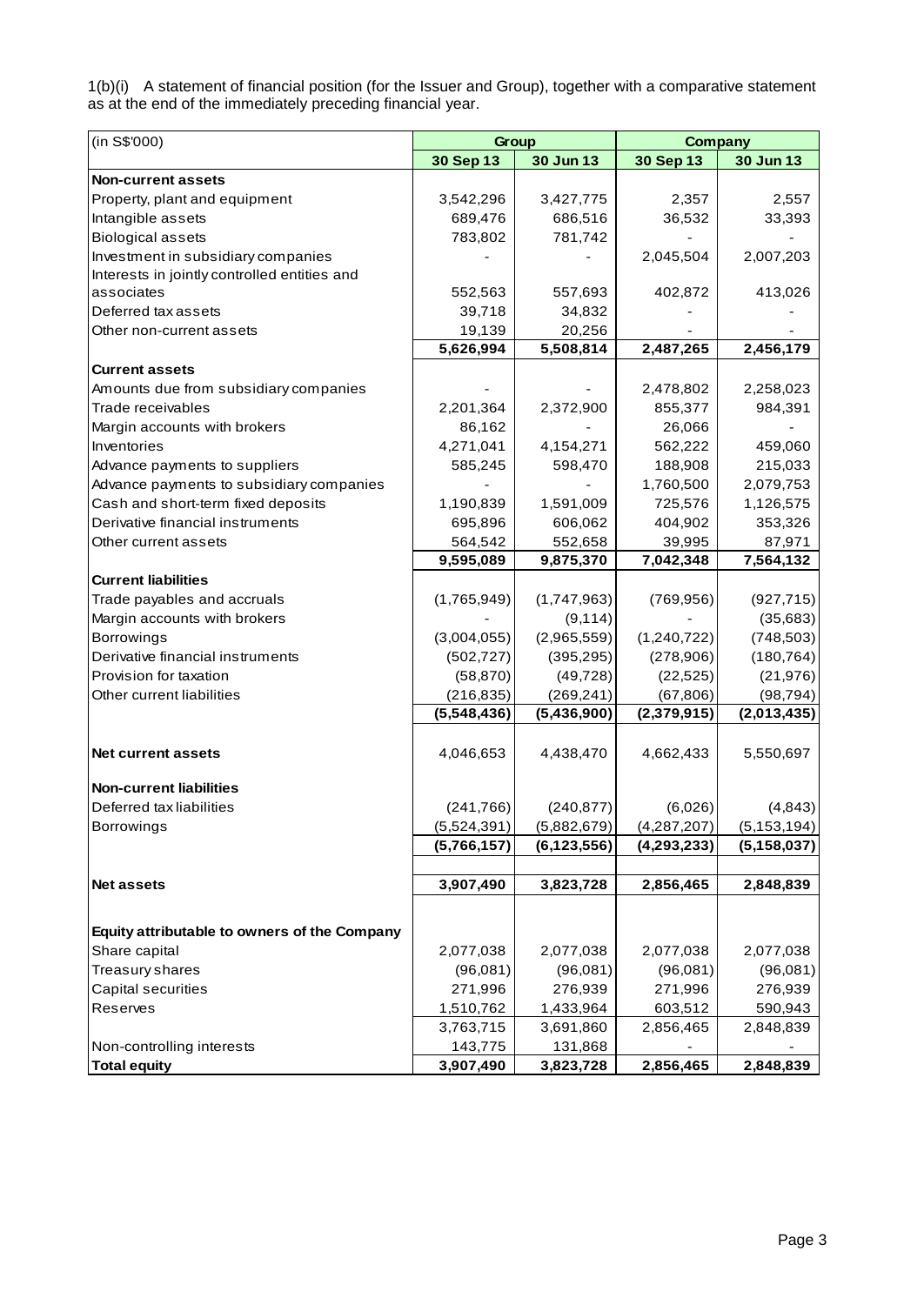1(b)(ii) Aggregate amount of Group's borrowings and debt securities.

# **Amounts repayable in one year or less or on demand**

|                      | 30 Sep 13                |                  | <b>30 Jun 13</b> |                  |  |  |
|----------------------|--------------------------|------------------|------------------|------------------|--|--|
|                      | <b>Secured</b>           | <b>Unsecured</b> | <b>Secured</b>   | <b>Unsecured</b> |  |  |
|                      | (in S\$'000)             | (in S\$'000)     | (in S\$'000)     | (in S\$'000)     |  |  |
| Overdrafts           |                          | 277,365          |                  | 261,146          |  |  |
| Loans                | 76,659                   | 2,635,908        | 88,306           | 2,336,096        |  |  |
| Medium Term Notes    | $\overline{\phantom{a}}$ |                  |                  | 248,054          |  |  |
| <b>Finance Lease</b> | $\blacksquare$           | 5,719            |                  | 4,402            |  |  |
| <b>Bonds</b>         | $\blacksquare$           | 8,404            |                  | 27,555           |  |  |
| <b>Total</b>         | 76,659                   | 2,927,396        | 88,306           | 2,877,253        |  |  |

# **Amounts repayable after one year**

|                          | 30 Sep 13      |                  | <b>30 Jun 13</b> |                  |  |  |
|--------------------------|----------------|------------------|------------------|------------------|--|--|
|                          | <b>Secured</b> | <b>Unsecured</b> | <b>Secured</b>   | <b>Unsecured</b> |  |  |
|                          | (in S\$'000)   | (in S\$'000)     | (in S\$'000)     | (in S\$'000)     |  |  |
| Medium / Long Term Loans | 163,284        | 1,856,690        | 143,087          | 2,211,107        |  |  |
| <b>Medium Term Notes</b> | $\blacksquare$ | 1,717,170        |                  | 1,724,505        |  |  |
| <b>Bonds</b>             | $\blacksquare$ | 1,767,443        |                  | 1,782,417        |  |  |
| <b>IFinance Lease</b>    | $\blacksquare$ | 19,804           |                  | 21,563           |  |  |
| <b>Total</b>             | 163,284        | 5,361,107        | 143,087          | 5,739,592        |  |  |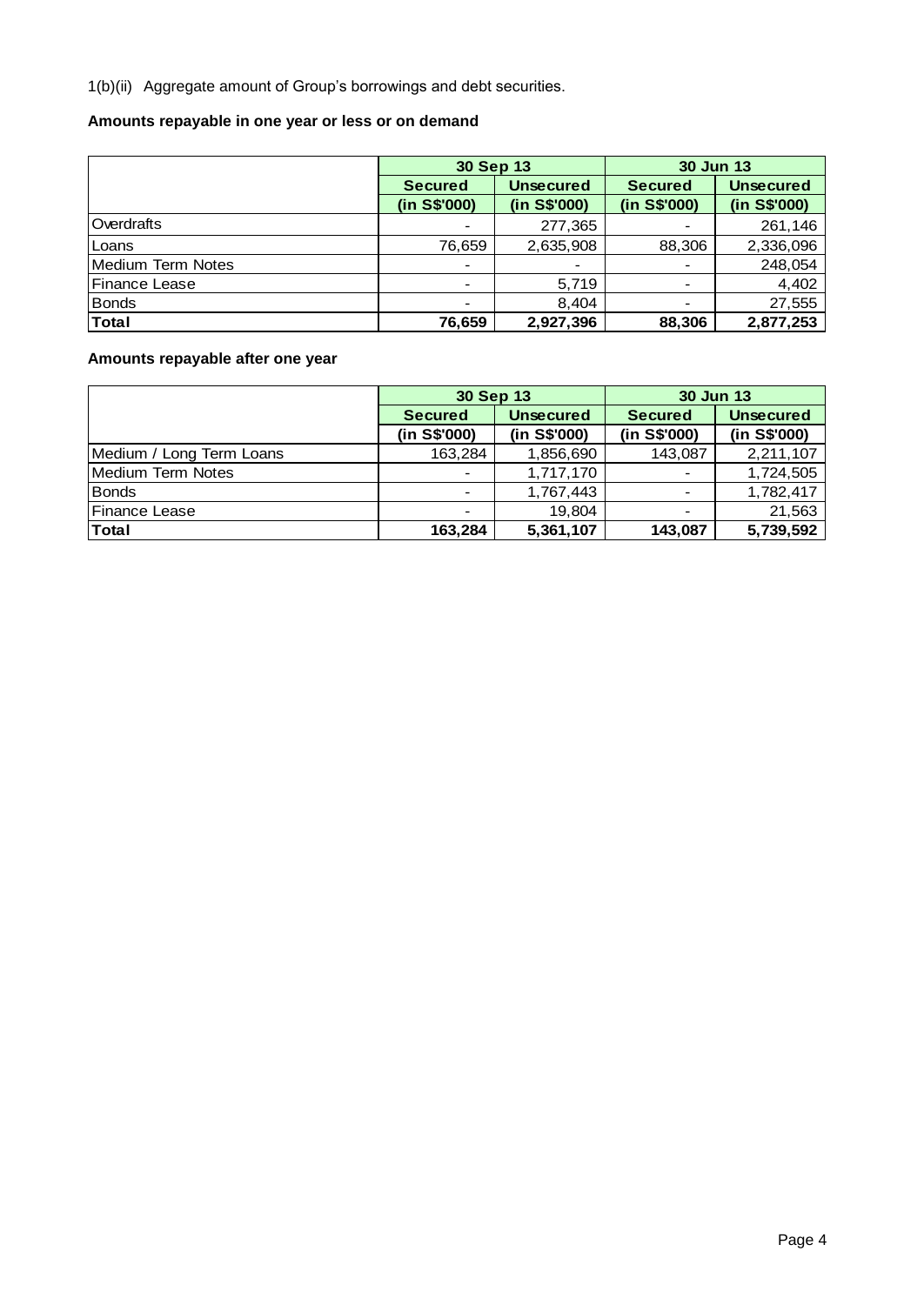1(c) A statement of cash flows (for the Group), together with a comparative statement for the corresponding period of the immediately preceding financial year is as follows:

|                                                                       |            | Group                     |
|-----------------------------------------------------------------------|------------|---------------------------|
| (in S\$'000)                                                          |            | <b>Three Months Ended</b> |
|                                                                       | 30 Sep 13  | 30 Sep 12                 |
| Cash flow from operating activities                                   |            |                           |
| <b>Profit before taxation</b>                                         | 51,040     | 47,877                    |
| Adjustments for:                                                      |            |                           |
| Amortisation of intangible assets and depreciation of property, plant |            |                           |
| and equipment                                                         | 60,780     | 43,866                    |
| Cost of share-based payment                                           | 2,829      | 4,790                     |
| Fair value of biological assets                                       | (3,324)    | (10, 107)                 |
| Loss on disposal of property, plant and equipment                     | 307        | 157                       |
| Interest income                                                       | (3,050)    | (3,481)                   |
| Interest expense                                                      | 140,107    | 134,456                   |
| Net measurement of derivative instruments                             | 5,577      | (6,325)                   |
| Share of results from jointly controlled entities and associates      | (1,437)    | (2,322)                   |
| Operating cash flow before reinvestment in working capital            | 252,829    | 208,911                   |
| Increase in inventories                                               | (91, 919)  | (194, 256)                |
| Decrease in receivables and other current assets                      | 181,925    | 120,216                   |
| Decrease in advance payments to suppliers                             | 8,354      | 32,064                    |
| Increase in margin account with brokers                               | (94, 869)  | (379, 659)                |
| Decrease in payables and other current liabilities                    | (47, 962)  | (281, 224)                |
| Cash flow generated from/ (used in) operations                        | 208,358    | (493, 948)                |
| Interest income received                                              | 3,050      | 3,481                     |
| Interest expense paid                                                 | (166, 262) | (141, 019)                |
| <b>Taxpaid</b>                                                        | (2,782)    | (1,638)                   |
| Net cash flow generated from/ (used in) operating activities          | 42,364     | (633, 124)                |
| Cash flow from investing activities                                   |            |                           |
| Proceeds from disposal of property, plant and equipment               | 2,614      | 2,500                     |
| Purchase of property, plant and equipment                             | (184, 784) | (213, 655)                |
| Purchase of intangible assets                                         | (4, 311)   |                           |
| Net proceeds from jointly controlled entities and associates          | 1,852      |                           |
| Proceeds from sale of minority interest in subsidiary                 | 25,080     |                           |
| Net cash flow used in investing activities                            | (159, 549) | (211, 155)                |
| Cash flow from financing activities                                   |            |                           |
| (Repayment of) / proceeds from borrowings, net                        | (272, 519) | 1,276,984                 |
| Payment of capital securities distribution                            | (9,704)    | (9,704)                   |
| Net cash flow (used in) / provided by financing activities            | (282, 223) | 1,267,280                 |
| Net effect of exchange rate changes on cash and cash equivalents      | (16, 564)  | (19, 732)                 |
| Net (decrease) / increase in cash and cash equivalents                | (415, 972) | 403,269                   |
| Cash and cash equivalents at the beginning of the period              | 1,285,532  | 601,762                   |
| Cash and cash equivalents* at the end of the period                   | 869,560    | 1,005,031                 |

\*Cash and cash equivalents include cash and bank balances, fixed deposits less overdrafts and deposits committed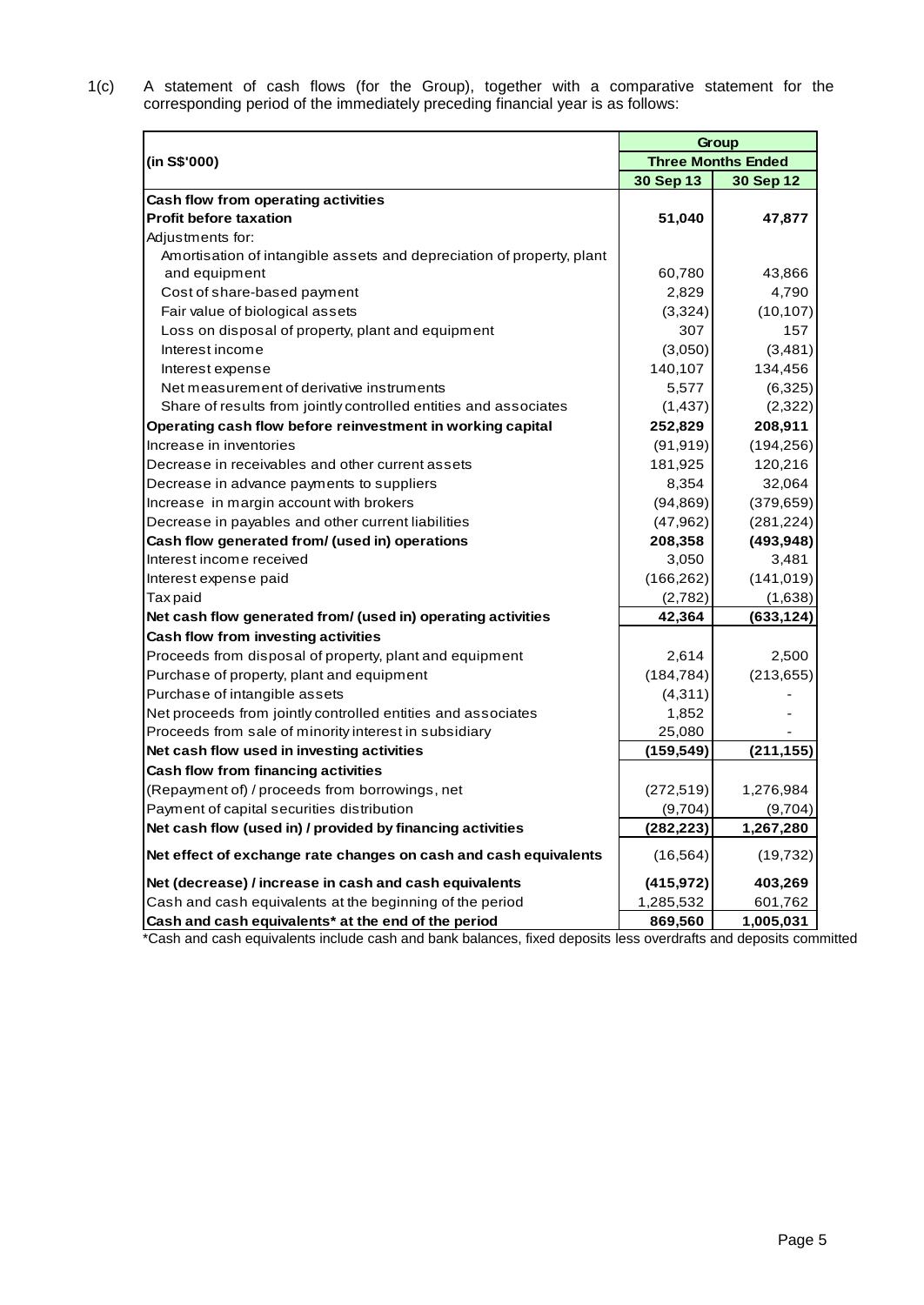1(d)(i) A statement (for the Issuer and Group) showing either (i) all changes in equity, or (ii) changes in equity other than those arising from capitalisation issues and distributions to shareholders, together with a comparative statement for the corresponding period of the immediately preceding financial year.

|                                                     | Attributable to owners of the Company |               |                   |                 |                    |                   |                 |                 |                 |              |                    |               |
|-----------------------------------------------------|---------------------------------------|---------------|-------------------|-----------------|--------------------|-------------------|-----------------|-----------------|-----------------|--------------|--------------------|---------------|
|                                                     |                                       |               |                   |                 | Foreign            |                   |                 |                 |                 |              | Non-               |               |
| 3 months                                            | Share                                 | Treasury      | Capital           | Capital         | Currency           | <b>Fair Value</b> | Share-based     | Revenue         | <b>Total</b>    | <b>Total</b> | <b>Controlling</b> | <b>Total</b>  |
| Group                                               | Capital                               | <b>Shares</b> | <b>Securities</b> | <b>Reserves</b> | <b>Translation</b> | Adjustment        | Compensation    | <b>Reserves</b> | <b>Reserves</b> |              | <b>Interests</b>   | <b>Equity</b> |
|                                                     |                                       |               |                   |                 | <b>Reserves</b>    | <b>Reserves</b>   | <b>Reserves</b> |                 |                 |              |                    |               |
|                                                     | \$'000                                | \$'000        | \$'000            | \$'000          | \$'000             | \$'000            | \$'000          | \$'000          | \$'000          | \$'000       | \$'000             | \$'000        |
| At 30 September 2013:                               |                                       |               |                   |                 |                    |                   |                 |                 |                 |              |                    |               |
| At 1 July 2013                                      | 2,077,038                             | (96,081)      | 276,939           | 122,335         | (378, 533)         | (73, 174)         | 90,311          | 1,673,024       | 1,433,963       | 3,691,859    | 131,868            | 3,823,727     |
| Profit for the period                               |                                       |               |                   |                 |                    |                   |                 | 45,632          | 45,632          | 45,632       | (2,373)            | 43,259        |
| Other comprehensive income                          |                                       |               |                   |                 |                    |                   |                 |                 |                 |              |                    |               |
| Net gain on fair value changes during the financial |                                       |               |                   |                 |                    |                   |                 |                 |                 |              |                    |               |
| period                                              |                                       |               |                   |                 |                    | 21,668            |                 |                 | 21,668          | 21,668       | $\blacksquare$     | 21,668        |
| Recognised in the profit and loss account on        |                                       |               |                   |                 |                    |                   |                 |                 |                 |              |                    |               |
| occurrence of hedged transactions                   |                                       |               |                   |                 |                    | 16,336            |                 |                 | 16,336          | 16,336       | $\blacksquare$     | 16,336        |
| Foreign currency translation adjustment             |                                       |               |                   |                 | (19, 106)          |                   |                 |                 | (19, 106)       | (19, 106)    | 3,401              | (15, 705)     |
| Other comprehensive income for the                  |                                       |               |                   |                 |                    |                   |                 |                 |                 |              |                    |               |
| financial period, net of tax                        |                                       |               |                   | $\blacksquare$  | (19, 106)          | 38,004            |                 |                 | 18,898          | 18,898       | 3,401              | 22,299        |
| Total comprehensive income for the period           | $\blacksquare$                        |               |                   | $\overline{a}$  | (19, 106)          | 38,004            |                 | 45,632          | 64,530          | 64,530       | 1,028              | 65,558        |
| Contributions by and distributions to owners        |                                       |               |                   |                 |                    |                   |                 |                 |                 |              |                    |               |
| Share-based expense                                 |                                       |               |                   |                 |                    |                   | 2,829           |                 | 2,829           | 2,829        | $\blacksquare$     | 2,829         |
| Accrued capital securities distribution             |                                       |               | 4,761             |                 |                    |                   |                 | (4,761)         | (4,761)         |              | $\blacksquare$     |               |
| Payment of capital securities distribution          |                                       |               | (9,704)           | $\mathbf{r}$    |                    |                   |                 |                 |                 | (9,704)      | $\sim$             | (9,704)       |
| Total contributions by and distributions to         |                                       |               |                   |                 |                    |                   |                 |                 |                 |              |                    |               |
| owners                                              |                                       |               | (4,943)           |                 |                    |                   | 2,829           | (4,761)         | (1,932)         | (6, 875)     | $\blacksquare$     | (6, 875)      |
| Changes in ownership interests in                   |                                       |               |                   |                 |                    |                   |                 |                 |                 |              |                    |               |
| subsidiaries that do not result in a loss of        |                                       |               |                   |                 |                    |                   |                 |                 |                 |              |                    |               |
| control                                             |                                       |               |                   |                 |                    |                   |                 |                 |                 |              |                    |               |
| Sale of minority interest in subsidiary             |                                       |               |                   | 14,201          |                    |                   |                 |                 | 14,201          | 14,201       | 10,879             | 25,080        |
| Total changes in ownership interests in             |                                       |               |                   |                 |                    |                   |                 |                 |                 |              |                    |               |
| subsidiaries                                        |                                       |               |                   | 14,201          |                    |                   |                 |                 | 14,201          | 14,201       | 10,879             | 25,080        |
| Total transactions with owners in their             |                                       |               |                   |                 |                    |                   |                 |                 |                 |              |                    |               |
| capacity as owners                                  |                                       |               | (4, 943)          | 14,201          |                    |                   | 2,829           | (4,761)         | 12,269          | 7,326        | 10,879             | 18,205        |
| At 30 September 2013                                | 2,077,038                             | (96,081)      | 271,996           | 136,536         | (397, 639)         | (35, 170)         | 93,140          | 1,713,895       | 1,510,762       | 3,763,715    | 143,775            | 3,907,490     |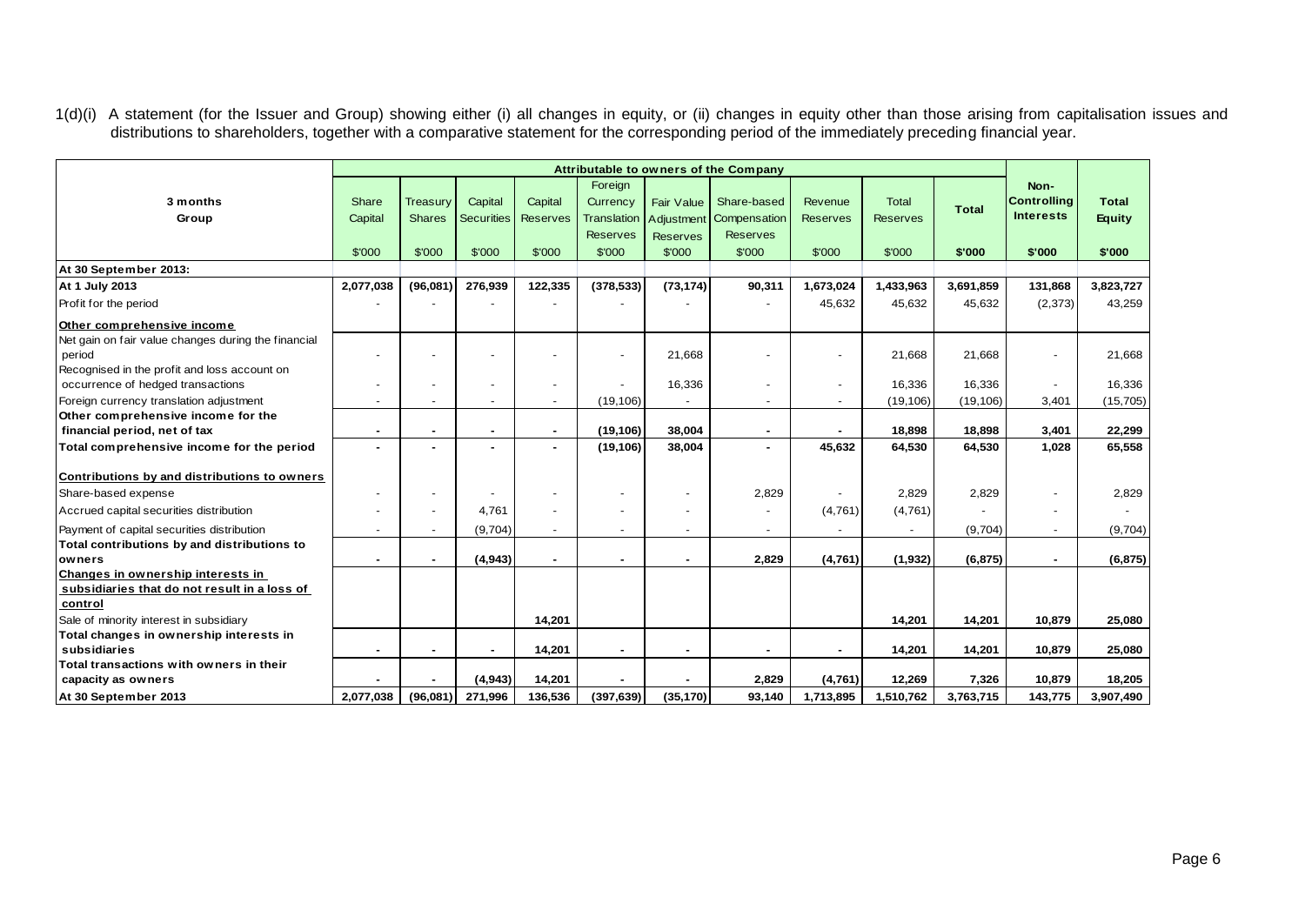|                                                               | Attributable to owners of the Company |                |                   |                          |                    |                   |                 |                 |                 |              |                          |               |
|---------------------------------------------------------------|---------------------------------------|----------------|-------------------|--------------------------|--------------------|-------------------|-----------------|-----------------|-----------------|--------------|--------------------------|---------------|
|                                                               |                                       |                |                   |                          | Foreign            |                   |                 |                 |                 |              | Non-                     |               |
| 3 months                                                      | Share                                 | Treasury       | Capital           | Capital                  | Currency           | <b>Fair Value</b> | Share-based     | Revenue         | <b>Total</b>    |              | <b>Controlling</b>       | <b>Total</b>  |
| Group                                                         | Capital                               | <b>Shares</b>  | <b>Securities</b> | Reserve                  | <b>Translation</b> | Adjustment        | Compensation    | <b>Reserves</b> | <b>Reserves</b> | <b>Total</b> | <b>Interests</b>         | <b>Equity</b> |
|                                                               |                                       |                |                   |                          | <b>Reserves</b>    | <b>Reserves</b>   | <b>Reserves</b> |                 |                 |              |                          |               |
|                                                               | \$'000                                | \$'000         | \$'000            |                          | \$'000             | \$'000            | \$'000          | \$'000          | \$'000          | \$'000       | \$'000                   | \$'000        |
| At 30 September 2012:                                         |                                       |                |                   |                          |                    |                   |                 |                 |                 |              |                          |               |
| At 1 July 2012                                                | 2,077,038                             | (96,081)       | 276,886           | 120,093                  | (344, 781)         | (125, 190)        | 72,327          | 1,425,318       | 1,147,767       | 3,405,610    | 122,152                  | 3,527,762     |
| Profit for the period                                         |                                       |                |                   |                          |                    |                   |                 | 43,184          | 43,184          | 43,184       | (1,343)                  | 41,841        |
| Other comprehensive income                                    |                                       |                |                   |                          |                    |                   |                 |                 |                 |              |                          |               |
| Net gain on fair value changes during the financial<br>period |                                       |                |                   |                          |                    | (45, 301)         |                 |                 | (45, 301)       | (45, 301)    | $\sim$                   | (45,301)      |
| Recognised in the profit and loss account on                  |                                       |                |                   |                          |                    |                   |                 |                 |                 |              |                          |               |
| occurrence of hedged transactions                             |                                       |                |                   | $\overline{\phantom{a}}$ |                    | 19,930            |                 |                 | 19,930          | 19,930       | $\overline{\phantom{a}}$ | 19,930        |
| Foreign currency translation adjustment                       |                                       |                |                   | $\overline{\phantom{a}}$ | (118, 882)         |                   |                 |                 | (118, 882)      | (118, 882)   | (1,009)                  | (119, 891)    |
| Other comprehensive income for the                            |                                       |                |                   |                          |                    |                   |                 |                 |                 |              |                          |               |
| financial period, net of tax                                  | $\sim$                                | $\blacksquare$ | $\blacksquare$    | $\blacksquare$           | (118, 882)         | (25, 371)         | $\blacksquare$  |                 | (144, 253)      | (144, 253)   | (1,009)                  | (145, 262)    |
| Total comprehensive income for the period                     | $\overline{a}$                        |                |                   | $\blacksquare$           | (118, 882)         | (25, 371)         |                 | 43.184          | (101,069)       | (101,069)    | (2, 352)                 | (103, 421)    |
| Contributions by and distributions to owners                  |                                       |                |                   |                          |                    |                   |                 |                 |                 |              |                          |               |
| Share-based expense                                           |                                       |                |                   | $\overline{\phantom{a}}$ |                    |                   | 4,790           |                 | 4,790           | 4,790        |                          | 4.790         |
| Accrued capital securities distribution                       |                                       |                | 4,852             |                          |                    |                   |                 | (4, 852)        | (4, 852)        |              |                          |               |
| Payment of capital securities distribution                    |                                       |                | (9,704)           | $\overline{\phantom{a}}$ |                    |                   |                 |                 |                 | (9,704)      |                          | (9,704)       |
| Total contributions by and distributions to                   |                                       |                |                   |                          |                    |                   |                 |                 |                 |              |                          |               |
| owners                                                        |                                       |                | (4, 852)          | $\blacksquare$           |                    |                   | 4,790           | (4, 852)        | (62)            | (4, 914)     | $\blacksquare$           | (4, 914)      |
| Changes in ownership interests in                             |                                       |                |                   |                          |                    |                   |                 |                 |                 |              |                          |               |
| subsidiaries<br>Total changes in ownership interests in       |                                       |                |                   |                          |                    |                   |                 |                 |                 |              |                          |               |
| subsidiaries                                                  |                                       |                |                   | $\blacksquare$           |                    |                   |                 |                 |                 |              | $\blacksquare$           |               |
| Total transactions with owners in their                       |                                       |                |                   |                          |                    |                   |                 |                 |                 |              |                          |               |
| capacity as owners                                            |                                       |                | (4, 852)          |                          |                    |                   | 4,790           | (4, 852)        | (62)            | (4, 914)     | $\blacksquare$           | (4, 914)      |
| At 30 September 2012                                          | 2,077,038                             | (96,081)       | 272,034           | 120,093                  | (463, 663)         | (150, 561)        | 77,117          | 1,463,650       | 1,046,636       | 3,299,627    | 119,800                  | 3,419,427     |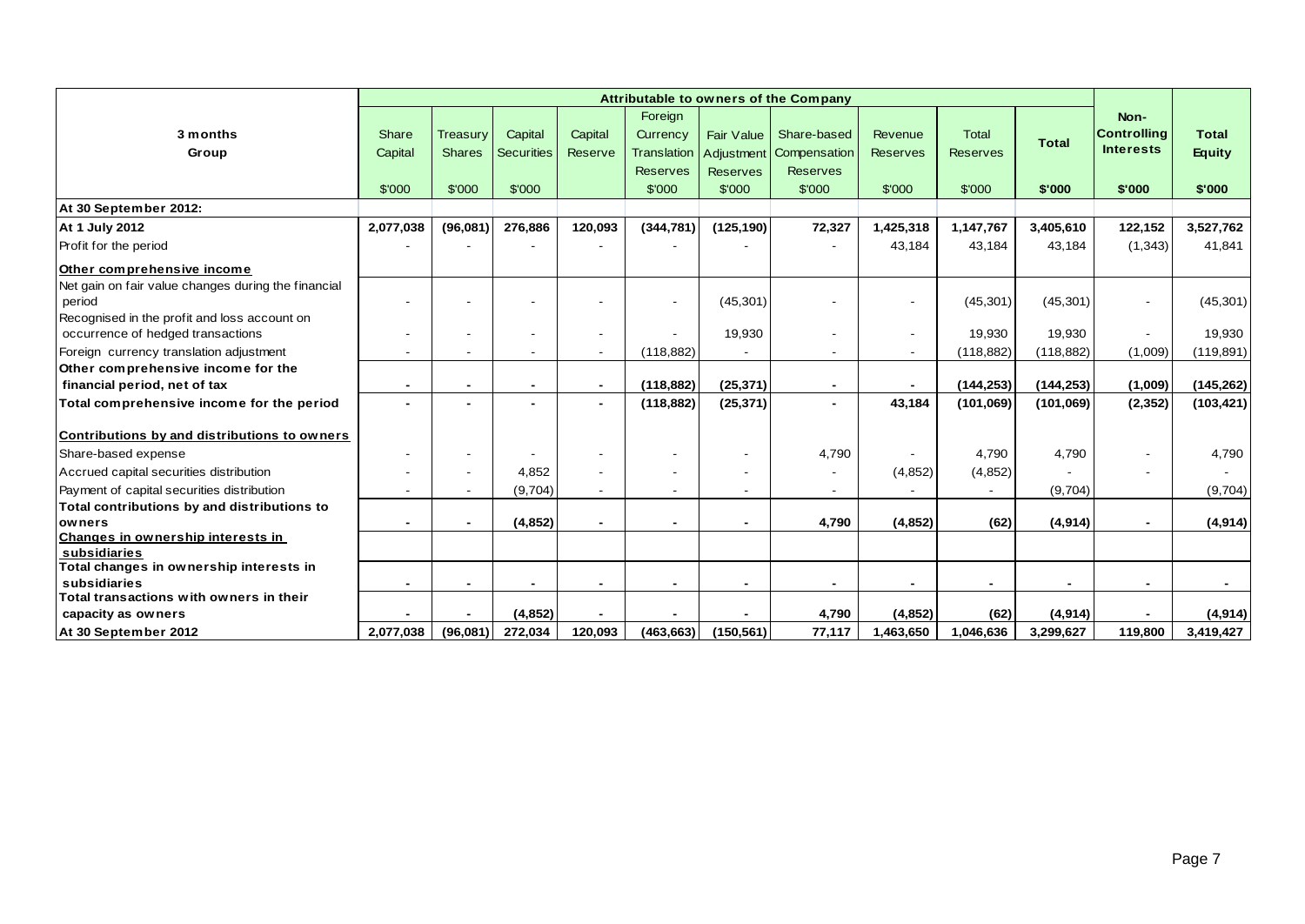|                                                                                   | Attributable to owners of the Company |               |                   |                 |                    |                   |                           |                 |                 |              |  |
|-----------------------------------------------------------------------------------|---------------------------------------|---------------|-------------------|-----------------|--------------------|-------------------|---------------------------|-----------------|-----------------|--------------|--|
|                                                                                   |                                       |               |                   |                 | Foreign            |                   |                           |                 |                 |              |  |
| 3 months                                                                          | Share                                 | Treasury      | Capital           | Capital         | Currency           | <b>Fair Value</b> | Share-based               | Revenue         | <b>Total</b>    | <b>Total</b> |  |
| Company                                                                           | Capital                               | <b>Shares</b> | <b>Securities</b> | <b>Reserves</b> | <b>Translation</b> |                   | Adjustment   Compensation | <b>Reserves</b> | <b>Reserves</b> | Equity       |  |
|                                                                                   |                                       |               |                   |                 | <b>Reserves</b>    | <b>Reserves</b>   | <b>Reserves</b>           |                 |                 |              |  |
|                                                                                   | \$'000                                | \$'000        | \$'000            | \$'000          | \$'000             | \$'000            | \$'000                    | \$'000          | \$'000          | \$'000       |  |
| At 30 September 2013:                                                             |                                       |               |                   |                 |                    |                   |                           |                 |                 |              |  |
| At 1 July 2013                                                                    | 2,077,038                             | (96,081)      | 276,939           | 138,145         | (214, 795)         | (74, 818)         | 90,311                    | 652,100         | 590,943         | 2,848,839    |  |
| Profit for the period                                                             |                                       |               |                   |                 |                    |                   |                           | 8,364           | 8,364           | 8,364        |  |
| Other comprehensive income                                                        |                                       |               |                   |                 |                    |                   |                           |                 |                 |              |  |
| Net gain on fair value changes during the financial<br>period                     |                                       |               |                   |                 |                    | 13,301            |                           |                 | 13,301          | 13,301       |  |
| Recognised in the profit and loss account on<br>occurrence of hedged transactions |                                       |               | $\blacksquare$    | $\overline{a}$  |                    | 19,546            | $\blacksquare$            |                 | 19,546          | 19,546       |  |
| Foreign currency translation adjustment                                           |                                       |               |                   |                 | (26, 710)          |                   | $\blacksquare$            |                 | (26, 710)       | (26, 710)    |  |
| Other comprehensive income for the                                                |                                       |               |                   |                 |                    |                   |                           |                 |                 |              |  |
| financial period, net of tax                                                      |                                       |               | $\blacksquare$    | $\blacksquare$  | (26, 710)          | 32,847            | $\blacksquare$            |                 | 6,137           | 6,137        |  |
| Total comprehensive income for the period                                         |                                       |               |                   |                 | (26, 710)          | 32,847            | $\blacksquare$            | 8,364           | 14,501          | 14,501       |  |
| Contributions by and distributions to owners                                      |                                       |               |                   |                 |                    |                   |                           |                 |                 |              |  |
| Share-based expense                                                               |                                       |               |                   |                 |                    |                   | 2,829                     |                 | 2,829           | 2,829        |  |
| Accrued capital securities distribution                                           |                                       |               | 4,761             |                 |                    |                   |                           | (4,761)         | (4,761)         |              |  |
| Payment of capital securities distribution                                        |                                       |               | (9,704)           |                 |                    |                   |                           |                 |                 | (9,704)      |  |
| Total contributions by and distributions to                                       |                                       |               |                   |                 |                    |                   |                           |                 |                 |              |  |
| owners                                                                            |                                       |               | (4,943)           |                 |                    |                   | 2,829                     | (4,761)         | (1, 932)        | (6, 875)     |  |
| Total transactions with owners in their                                           |                                       |               |                   |                 |                    |                   |                           |                 |                 |              |  |
| capacity as owners                                                                |                                       |               | (4, 943)          |                 |                    |                   | 2,829                     | (4,761)         | (1, 932)        | (6, 875)     |  |
| At 30 September 2013                                                              | 2,077,038                             | (96,081)      | 271,996           | 138,145         | (241, 505)         | (41, 971)         | 93,140                    | 655,703         | 603,512         | 2,856,465    |  |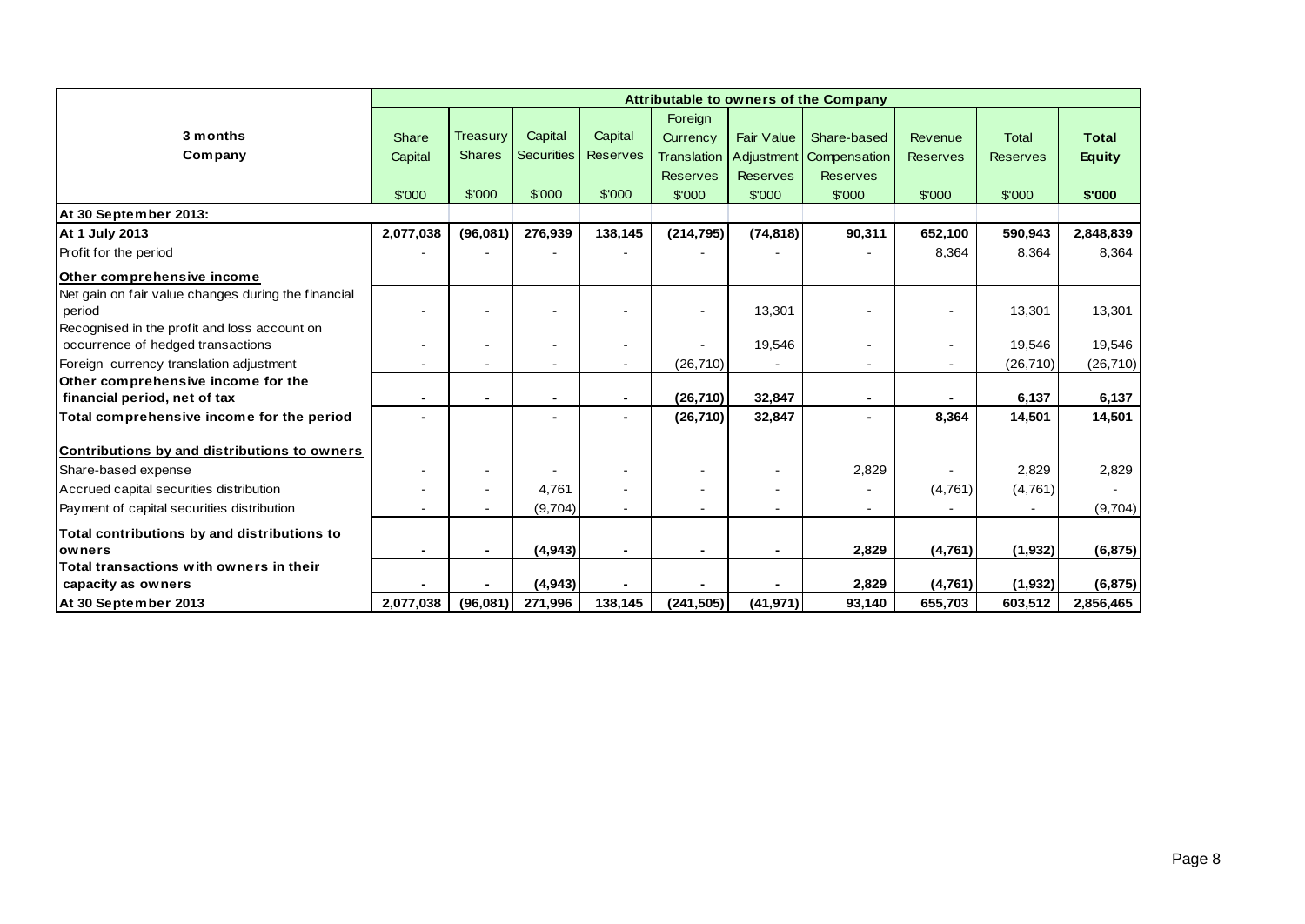|                                                     | Attributable to owners of the Company |                 |                   |                 |                          |                   |                          |                 |                 |               |
|-----------------------------------------------------|---------------------------------------|-----------------|-------------------|-----------------|--------------------------|-------------------|--------------------------|-----------------|-----------------|---------------|
|                                                     |                                       |                 |                   |                 | Foreign                  |                   |                          |                 |                 |               |
| 3 months                                            | Share                                 | <b>Treasury</b> | Capital           | Capital         | Currency                 | <b>Fair Value</b> | Share-based              | Revenue         | Total           | <b>Total</b>  |
| Company                                             | Capital                               | <b>Shares</b>   | <b>Securities</b> | <b>Reserves</b> | <b>Translation</b>       |                   | Adjustment Compensation  | <b>Reserves</b> | <b>Reserves</b> | <b>Equity</b> |
|                                                     |                                       |                 |                   |                 | <b>Reserves</b>          | <b>Reserves</b>   | <b>Reserves</b>          |                 |                 |               |
|                                                     | \$'000                                | \$'000          | \$'000            | \$'000          | \$'000                   | \$'000            | \$'000                   | \$'000          | \$'000          | \$'000        |
| At 30 September 2012:                               |                                       |                 |                   |                 |                          |                   |                          |                 |                 |               |
| At 1 July 2012                                      | 2,077,038                             | (96,081)        | 276,886           | 129,877         | (210, 221)               | (128, 785)        | 72,327                   | 632,954         | 496,152         | 2,753,995     |
| Profit for the period                               |                                       |                 |                   |                 |                          |                   |                          | 5,009           | 5,009           | 5,009         |
| Other comprehensive income                          |                                       |                 |                   |                 |                          |                   |                          |                 |                 |               |
| Net gain on fair value changes during the financial |                                       |                 |                   |                 |                          |                   |                          |                 |                 |               |
| period                                              |                                       |                 | $\blacksquare$    |                 | $\sim$                   | (42, 486)         |                          |                 | (42, 486)       | (42, 486)     |
| Recognised in the profit and loss account on        |                                       |                 |                   |                 |                          |                   |                          |                 |                 |               |
| occurrence of hedged transactions                   |                                       |                 | $\blacksquare$    |                 |                          | 15,250            |                          |                 | 15,250          | 15,250        |
| Foreign currency translation adjustment             |                                       |                 | $\blacksquare$    | $\sim$          | (90, 242)                |                   | $\blacksquare$           |                 | (90, 242)       | (90, 242)     |
| Other comprehensive income for the                  |                                       |                 |                   |                 |                          |                   |                          |                 |                 |               |
| financial period, net of tax                        | $\blacksquare$                        |                 | $\blacksquare$    | $\blacksquare$  | (90, 242)                | (27, 236)         | $\blacksquare$           |                 | (117, 478)      | (117, 478)    |
| Total comprehensive income for the period           |                                       |                 |                   |                 | (90, 242)                | (27, 236)         |                          | 5,009           | (112, 469)      | (112, 469)    |
| Contributions by and distributions to owners        |                                       |                 |                   |                 |                          |                   |                          |                 |                 |               |
| Share-based expense                                 |                                       |                 |                   |                 |                          |                   | 4,790                    |                 | 4,790           | 4,790         |
| Accrued capital securities distribution             |                                       |                 | 4,852             |                 | $\overline{\phantom{a}}$ |                   |                          | (4,852)         | (4, 852)        |               |
| Payment of capital securities distribution          |                                       |                 | (9,704)           |                 |                          |                   | $\overline{\phantom{a}}$ |                 |                 | (9,704)       |
| Total contributions by and distributions to         |                                       |                 |                   |                 |                          |                   |                          |                 |                 |               |
| owners                                              |                                       |                 | (4, 852)          |                 |                          |                   | 4,790                    | (4, 852)        | (62)            | (4, 914)      |
| Total transactions with owners in their             |                                       |                 |                   |                 |                          |                   |                          |                 |                 |               |
| capacity as owners                                  |                                       |                 | (4, 852)          |                 |                          |                   | 4,790                    | (4, 852)        | (62)            | (4, 914)      |
| At 30 September 2012                                | 2,077,038                             | (96,081)        | 272,034           | 129,877         | (300, 463)               | (156, 021)        | 77,117                   | 633,111         | 383,621         | 2,636,612     |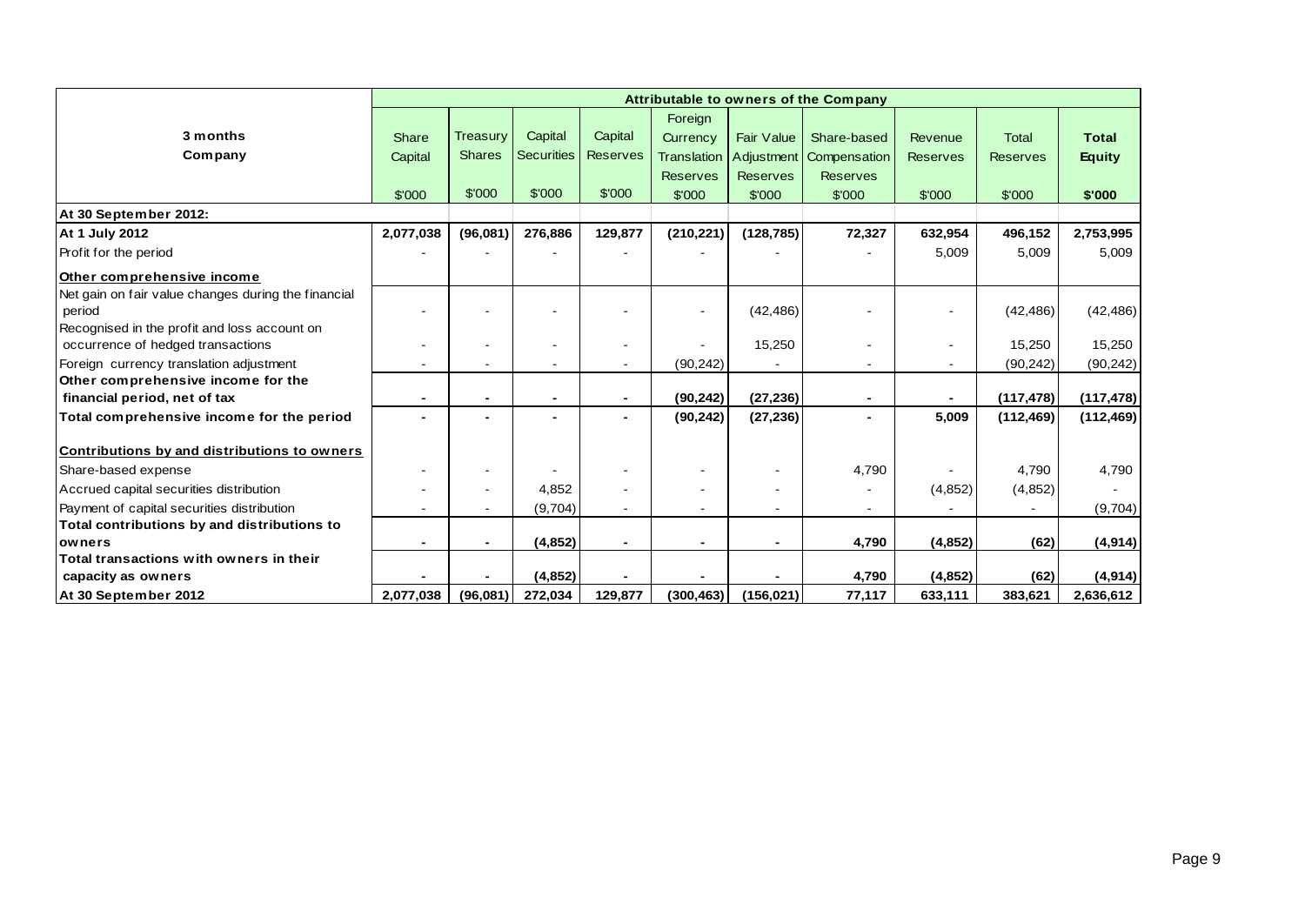1(d)(ii) Details of any changes in the Company's share capital arising from rights issue, bonus issue, share buy-backs, exercise of share options or warrants, conversion of other issues of equity securities, issue of shares for cash or as consideration for acquisition or for any other purpose since the end of the previous period reported on. State also the number of shares that may be issued on conversion of all the outstanding convertibles, as well as the number of shares held as treasury shares, if any, against the total number of issued shares excluding treasury shares of the issuer, as at the end of the current financial period reported on and as at the end of the corresponding period of the immediately preceding financial year.

|                                       | Sep 13      | Sep 12      |
|---------------------------------------|-------------|-------------|
| Shares to be issued upon exercise of: |             |             |
| Conversion right of convertible bonds | 241.610.738 | 242,563,783 |
| Warrants                              | 387.365.079 |             |
| Share options                         | 131,990,000 | 142,257,000 |
| lTotal no. of shares                  | 760,965,817 | 384,820,783 |

1(d)(iii) To show the total number of issued shares excluding treasury shares as at the end of the current financial period and as at the end of the immediately preceding year.

|                                                                | <b>Sep 13</b>  | $Jun-13$       |
|----------------------------------------------------------------|----------------|----------------|
| Issued, fully paid share capital :                             |                |                |
| Balance no. of shares as at the beginning of period            | 2,442,409,869  | 2,442,409,869  |
| <b>Issue of Shares for cash</b>                                |                |                |
| Issue of Shares on exercise of share options                   |                |                |
| Total no. of shares outstanding as at the end of period        | 2,442,409,869  | 2,442,409,869  |
| Total no. of shares held as treasury shares                    | (52, 196, 000) | (52, 196, 000) |
| Total no. of shares outstanding as at the end of period net of |                |                |
| treasury shares                                                | 2,390,213,869  | 2,390,213,869  |

1(d)(iv) A statement showing all sales, transfers, disposal, cancellation and/or use of treasury shares as at the end of the current financial period reported on.

N. A.

2. Whether the figures have been audited or reviewed and in accordance with which auditing standard or practice.

The financial statements presented above have not been audited or reviewed.

3. Where the figures have been audited or reviewed, the auditors' report (including any qualifications or emphasis of a matter).

N. A.

4. Whether the same accounting policies and methods of computation as in the issuer's most recently audited annual financial statements have been applied.

The adoption of the new and revised accounting standards that became applicable from 1 July 2012 did not result in substantial changes to the Group accounting policies, which are consistent with those used in the audited financial statements as at 30 June 2013.

5. If there are any changes in the accounting policies and methods of computation, including any required by an accounting standard, what has changed, as well as the reasons for, and the effect of, the changes.

The Group has applied the same accounting policies and methods of computation in the preparation of the financial statements for the current reporting period compared with the audited financial statements as at 30 June 2013 except for the adoption of new or revised FRS that are mandatory for financial years beginning on or after 1 July 2013. The adoption of these FRS has no significant impact to the Group.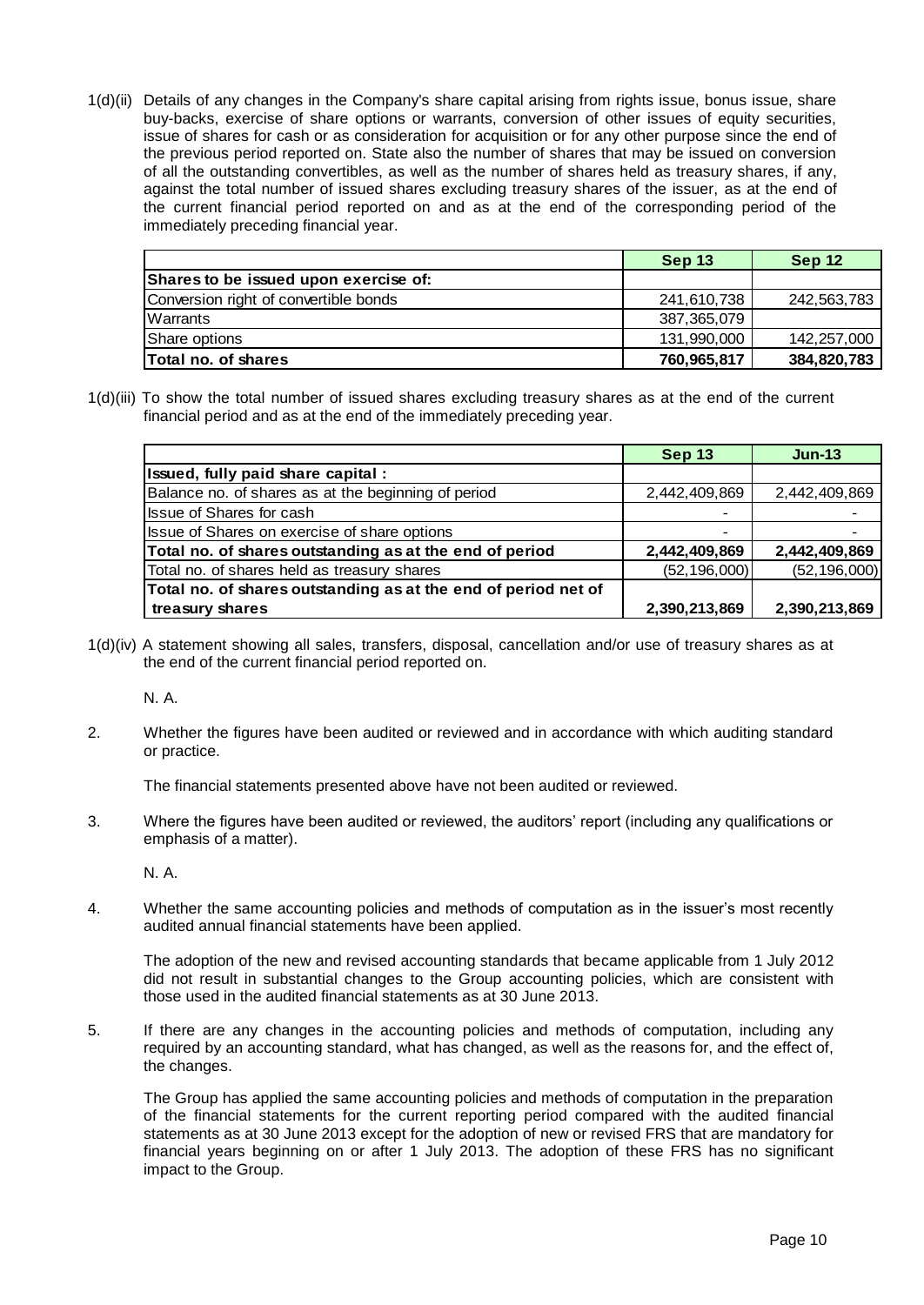6. Earnings per ordinary share of the Group for the current financial period reported and for the corresponding period of the immediately preceding financial year, after deducting any provision for preference dividends.

#### **Reported earnings per ordinary share**

|                                                | <b>Group</b>              |               |  |
|------------------------------------------------|---------------------------|---------------|--|
| Reported EPS                                   | <b>Three Months Ended</b> |               |  |
|                                                | <b>30 Sep 13</b>          | 30 Sep 12     |  |
| (a) Based on weighted average no. of           |                           |               |  |
| shares (cents/share)                           | 1.71                      | 1.60          |  |
|                                                |                           |               |  |
| (b) Based on fully diluted basis (cents/share) | 1.71                      | 1.60          |  |
| Weighted average no. of shares applicable      |                           |               |  |
| to basic earnings per share                    | 2,390,213,869             | 2,390,213,869 |  |
| Weighted average no. of shares based on        |                           |               |  |
| fully diluted basis                            | 2,390,213,869             | 2,390,213,869 |  |

- 7. Net asset value (for the Issuer and Group) per ordinary share based on the total number of issued shares of the issuer at the end of the:
	- (a) current financial period reported on; and
	- (b) immediately preceding financial year.

|                                                                                                      | Group              |                    | Company            |                    |
|------------------------------------------------------------------------------------------------------|--------------------|--------------------|--------------------|--------------------|
| (In cents per share)                                                                                 | As at<br>30 Sep 13 | As at<br>30 Jun 13 | As at<br>30 Sep 13 | As at<br>30 Jun 13 |
| Net asset value (NAV) per ordinary share<br>based on issued share capital as at end of<br>the period | 154.10             | 151.16             | 116.95             | 116.64             |

- 8. A review of the performance of the Group, to the extent necessary for a reasonable understanding of the Group's business. It must include a discussion of the following:
	- (a) any significant factors that affected the turnover, costs, and earnings of the Group for the current financial period reported on, including (where applicable) seasonal or cyclical factors; and
	- (b) any material factors that affected the cash flow, working capital, assets or liabilities of the Group during the current financial period reported on.

### **Please refer to the Management's Discussion and Analysis document (lodged on SGXNET along with the Financial Results statement) for a review of financial and operational performance.**

9. Where a forecast, or a prospect statement, has been previously disclosed to shareholders, any variance between it and the actual results.

There was no forecast made by the Company.

10. A commentary at the date of the announcement of the significant trends and competitive conditions of the industry in which the Group operates and any known factors or events that may affect the Group in the next reporting period and the next 12 months.

**Please refer to the Management's Discussion and Analysis document (lodged on SGXNET along with the Financial Results statement) for a review of financial and operational performance.**

- 11. Dividend
	- (a) Current Financial Period Reported on 30 September 2013. Any dividend recommended for the current financial period reported on?

NIL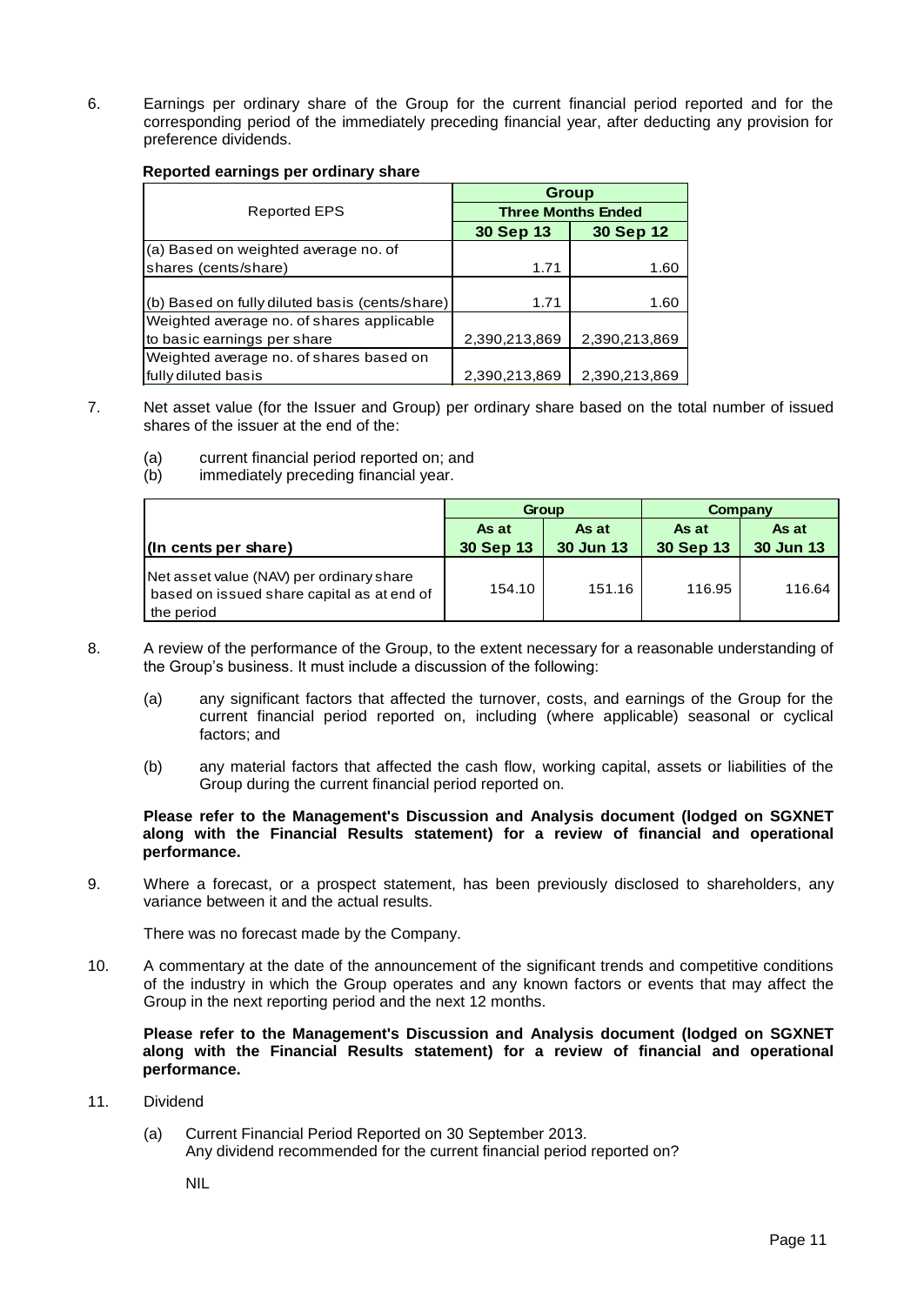(b) Corresponding Period of the Immediately Preceding Financial Year.

Any dividend declared for the corresponding period of the immediately preceding financial year?

NIL

(c) Whether the dividend is before tax, net of tax or tax exempt. If before tax or net of tax, state the tax rate and the country where the dividend is derived. (If the dividend is not taxable in the hands of shareholders, this must be stated).

N.A.

(d) Date payable

N.A.

(e) Books closure date

N.A.

12. If no dividend has been declared/recommended, a statement to that effect.

N.A.

13. If the Group has obtained a general mandate from shareholders for IPTs, the aggregate value of such transactions as required under Rule 920(1)(a)(ii). If no IPT mandate has been obtained, a statement to that effect.

The Company has not obtained a general mandate from shareholders for Interested Person Transactions.

### **Appendix A: Reconciliation between the amended format and the prior year's P & L statement**

|                                                             | Group                     |             |  |  |
|-------------------------------------------------------------|---------------------------|-------------|--|--|
| (in S\$'000)                                                | <b>Three Months Ended</b> |             |  |  |
|                                                             | 30 Sep 13                 | 30 Sep 12   |  |  |
| <b>Other Income</b>                                         | 1,156                     | 5,048       |  |  |
| Other Income                                                | 4,206                     | 8,529       |  |  |
| Less: Finance income                                        | (3,050)                   | (3, 481)    |  |  |
| <b>Cost of sales</b>                                        | (3,886,911)               | (4,301,019) |  |  |
| Cost of goods sold                                          | (3,452,520)               | (3,858,874) |  |  |
| Shipping and logistics                                      | (393, 822)                | (413, 314)  |  |  |
| Commission and claims                                       | (34, 992)                 | (35, 156)   |  |  |
| Net measurement of derivative instruments                   | (5, 577)                  | 6,325       |  |  |
| <b>Other expenses</b>                                       | (191, 164)                | (182, 887)  |  |  |
| Employee benefit expenses                                   | (108, 878)                | (115, 169)  |  |  |
| Other operating expenses<br>Less: Amortisation              | (82, 286)                 | (67, 718)   |  |  |
| <b>Depreciation &amp; Amortisation</b>                      | (60, 780)                 | (43, 866)   |  |  |
| Depreciation                                                | (56, 193)                 | (40,076)    |  |  |
| Amortisation<br>(formerly part of Other operating expenses) | (4,587)                   | (3,790)     |  |  |